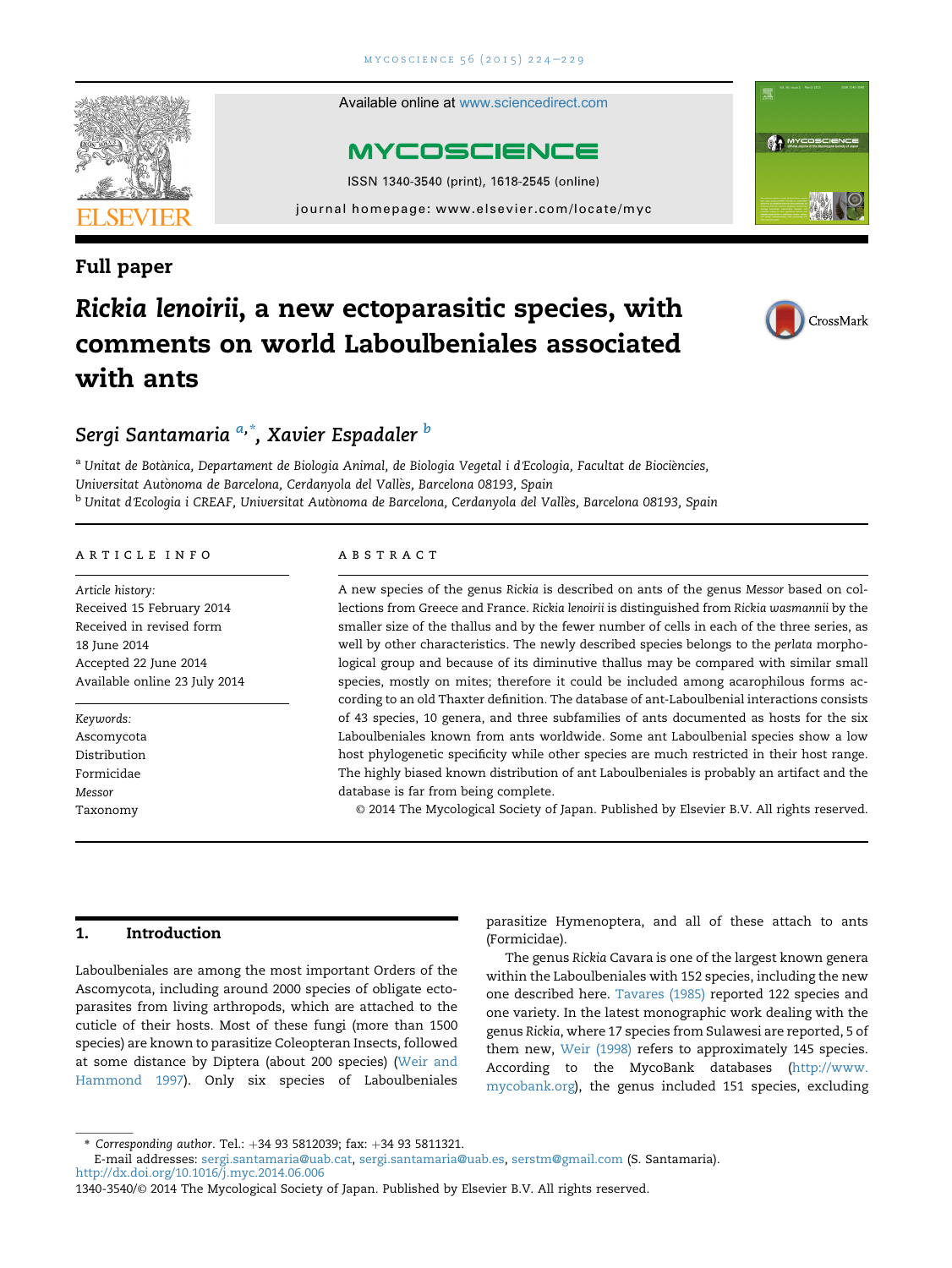|  | ×<br>٧ |
|--|--------|
|  |        |

| Laboulbeniales                     | Number of host ant species | Ant genera                                                                                                | Ant subfamily | Region               |
|------------------------------------|----------------------------|-----------------------------------------------------------------------------------------------------------|---------------|----------------------|
| Dimorphomyces formicicicola Speg.  |                            | Nylanderia                                                                                                | Formicinae    | Neotropical          |
| Laboulbenia camponoti S.W.T. Batra |                            | Camponotus                                                                                                | Formicinae    | Palearctic, Oriental |
| Laboulbenia ecitonis G. Blum       |                            | Eciton                                                                                                    | Ecitoninae    | Neotropical          |
| Laboulbenia formicarum Thaxt.      | 24                         | Formica (14 spp.)<br>Lasius (6 spp.)<br>Myrmecocystus (1 sp.)<br>Prenolepis (1 sp.)<br>Polyergus (2 spp.) | Formicinae    | Nearctic, Palearctic |
| Rickia wasmannii Cavara            |                            | Myrmica                                                                                                   | Myrmicinae    | Palearctic           |
| Rickia lenoirii Santam.            |                            | Messor                                                                                                    | Myrmicinae    | Palearctic           |

<span id="page-1-0"></span>Table 1 – Summary of worldwide knowledge (up to January 2014) of ant-Laboulbenial interactions. Ant genera names have been updated to meet recent revisions and current interpretation.

varieties and duplicities. This genus is mainly tropical, with 84% of the species living in such environments [\(Weir and](#page-5-0) [Hammond 1997](#page-5-0)). Over 17 species were reported in Europe [\(Majewski 1994; De Kesel et al. 2013\)](#page-5-0).

The aim of this paper is to increase the knowledge of Laboulbeniales living on ants with the description of a new species and to review the taxonomical and geographical distribution of these parasitic fungi which live on these social insects. Also, we intend to call the attention of myrmecologists and mycologists to fill the lack of data in huge areas of the world. The six species of Laboulbeniales parasitizing ants belong to three different genera: Dimorphomyces Thaxt., Laboulbenia Mont. and C.P. Robin in C.P. Robin, and Rickia (Table 1).

#### 2. Materials and methods

Ant hosts were collected with an entomological aspirator during a routine myrmecological survey of the ants from southern region of Greece. The insects were preserved in 96 $^{\circ}$ ethanol. Upon inspection during the process of ant identification a sample was detected as infected with fungi. They turned to be a species of Laboulbeniales.

Permanent slides were prepared following previously described methods [\(Benjamin 1971](#page-4-0)) and are kept in the BCB Mycotheca of Universitat Autonoma de Barcelona (BCB slides). Ant specimens with attached fungi are kept in the institutional collection of S Santamaria (BCB).

Maps were designed using Distribution Mapping Software (DMAP, <http://www.dmap.co.uk>; Dr. Alan Morton; Penrhyncoch, Aberystwyth, UK).

#### 3. Results

Rickia lenoirii Santam., sp. nov. [Fig. 1.](#page-2-0) MycoBank no.: MB 807937.

Diagnosis: small species, less than 70  $\mu$ m in length; each series of cells consisting of  $2-3$  (median),  $2-3$  (anterior), and 4 cells (posterior); flask-shaped antheridia above appendiculate cells; secondary-like sterile appendages formed after degeneration of antheridia; perithecium with a truncate tip.

Type: Greece, Aegina Island, 37°45′N 23°26′E, on Messor wasmanni Krausse (Hymenoptera, Formicidae), 8 March 2009, leg. A. Lenoir (Holotype, BCB-SS·E0512a; isotype, BCB- $SS \cdot E0512b$ ).

Etymology: lenoirii, named after Prof. Alain Lenoir, myrmecologist who collected the first specimens of infected ants.

Thallus hyaline except for the blackened foot, trichogyne tan scar, and brown septa separating the appendiculate cells from appendages. Total length from foot to tip of perithecium 45-67 µm. Receptacle triseriate. Basal cell broadened distally, slightly longer than broad, more or less strongly curved towards the black foot; giving way distally to the two lower cells of the marginal series. Median series located above the lowermost pair of cells of the marginal series; consisting of 2, rarely 3, superposed cells, rounded in outline although very variable in shape and size, but the lower being the bigger; the distal cell near reaching the middle height of perithecium. Anterior series consisting of 2 (rarely 3) superposed, somewhat variable cells; the lower usually bigger and more or less outwardly inflated, but rectangular and flattened as well; the uppermost cell (and the second if exists) flattened and trapezoidal, giving rise to  $1-2$ triangular appendiculate cells which form the base for a constricted and brown septa and a single antheridia. Posterior series composed of 4 superposed cells; the lowermost cell flattened and rectangular, diagonal to vertically orientated in relation to thallial axis; second and third cells similar in shape and size, trapezoidal; the fourth or distal cell of the series is smaller, rounded, broader than long. Cells  $1-2$  of the posterior series each separating a triangular appendiculate cell and one antheridia, following the same pattern described above for anterior series. Third cell variable, lacking the appendiculate  $cell$  as well as supporting  $1-2$  appendiculate cells with their relative single antheridia. Fourth cell separating distally an appendiculate cell which forms the support for primary appendage, above a brown and constricted primary septum. Primary appendage short, rounded, globose, amorphous, appearing deteriorated and dirty even in young thalli or sporelings. Antheridia flask-shaped, straight to more or less falcate,  $11-20 \times 3-4$  µm, bearing a long efferent neck; deteriorating with age and then reduced to amorphous secondary appendage-like structures. Perithecium 30-36  $\times$  12-16 µm, stout, broadly fusiform, its maximum breadth near the third basal part; with a truncated tip; showing a persistent trichogyne brown scar at its upper, outer margin.

Hosts and distribution: on Messor spp. from Greece and France.

Additional specimens examined: France, Chateaux Gom- ^ bert, near Marseille, 43°20′58.98 N 5°26′58.84 E, on Messor structor (Latreille) (Hymenoptera, Formicidae), 17 July 2011, leg. O. Blight (BCB-SS·E0540ac).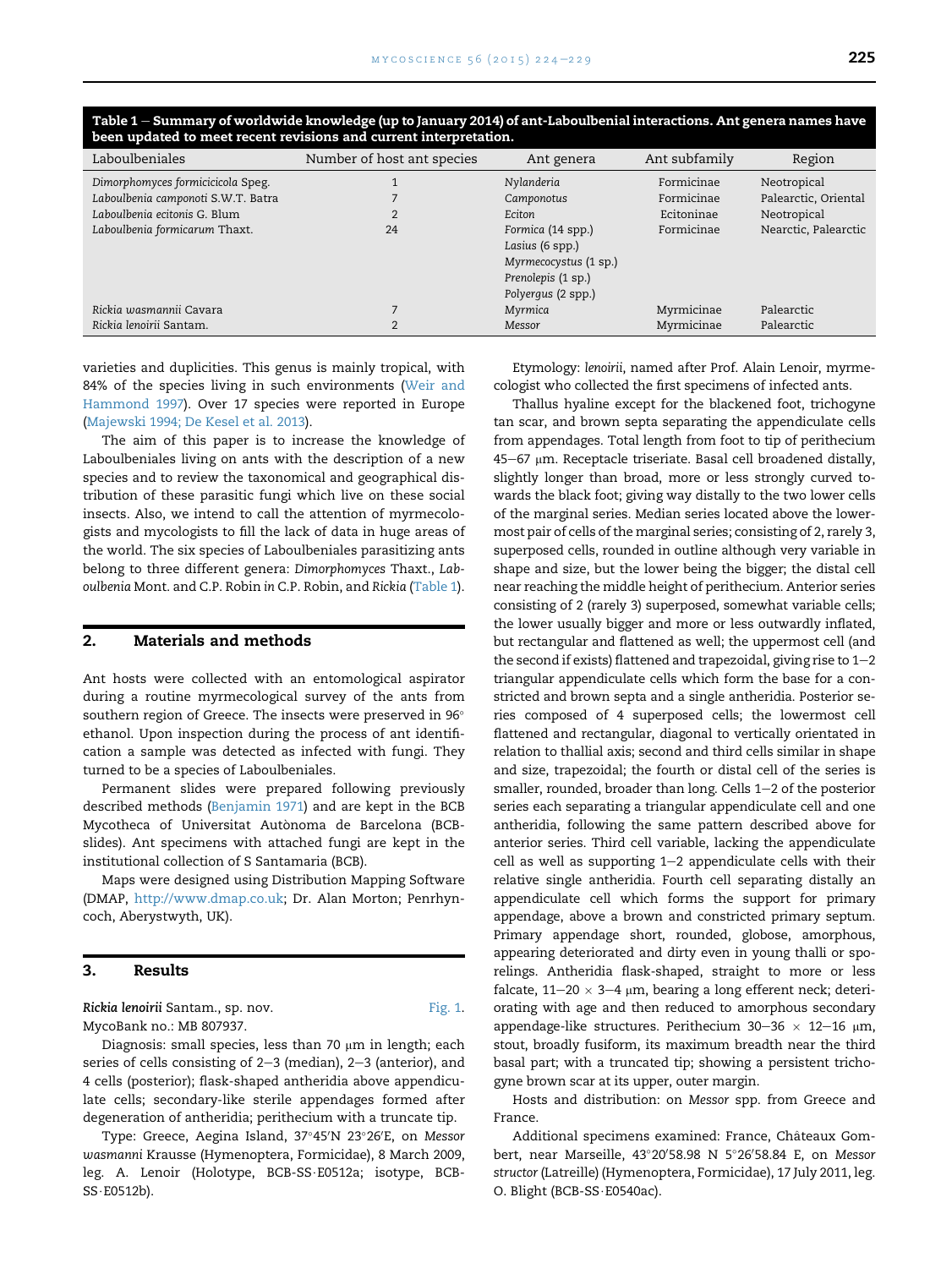<span id="page-2-0"></span>

Fig. 1 - Rickia lenoirii (A: BCB-SS-E0512b; B: BCB-SS-E0540b; C, D: BCB-SS-E540c; E: BCB-SS-E0512a). A, B, D: Mature thalli showing some details indicated by arrows; appendiculate cell in A, trichogyne scar in B, and primary septum in D. C: Detail of an immature thallus with undamaged trichogyne (arrow). E: Immature thallus where one antheridium is indicated with an arrow. Bar: A 20  $\mu$ m, is the same for all figures.

Little variation has been observed between thalli found on Messor structor and M. wasmanni. Those thalli found on the former are slightly smaller,  $45-60$  µm in length whereas  $55-67$  µm in the later. Antheridia having lengths from 11 to 14  $\mu$ m in M. structor to 16–20  $\mu$ m in those of M. wasmanni. Nevertheless, perithecia do not differ significantly.

According to [Tavares \(1985\)](#page-5-0) there are four basic structural types in the genus Rickia. The perlata type, which is short and broad, is widespread and includes R. lenoirii. Receptacle of the genus is flattened and typically triseriate, with two marginal series of cells supporting antheridia and or appendages, the anteriorwhich represents the sidewhere perithecium is located, and the posterior that supports the primary appendage; the median or axial series may be reduced and usually does not bear neither appendages nor antheridia ([Thaxter 1926\)](#page-5-0).

Rickia lenoirii may be compared with several species although they are very different from one to many characteristics. The other species of the genus living on ants, R. wasmannii Cavara, has no evidence of a morphological relationship with R. lenoirii and should be quickly separated from this by (1) cell I, very elongated and as long as the remainder thallus in R. wasmannii; (2) different number of cells in each series,  $4-6$  in the anterior,  $5-9$  in the posterior and  $6-7$  in the median, whereas in R. lenoirii we found respectively,  $2-3$ , 4, and 2-3 cells; (3) lastly, R. wasmannii is much bigger in size 187-245 µm compared to the smallest 45-67 µm in R. lenoirii.

Rickia lenoirii is a very small species that should be compared with the smallest species in the genus as well as with species with similar ecology. With very few exceptions (e.g. R. europsis Thaxt.) these small species parasitise mites and even Thaxter (1926, p. 471) wrote about them as the "group" of ven Thaxter (1926, p. 471) wrote about them as the "group" of<br>acarophilous forms: R. anomala Thaxt. on a "minute hairy mite acarophilous forms: R. anomala Thaxt. on a "minute hairy mite<br>belonging to a genus near Iphiopsis" from the West Indies ([Thaxter 1926,](#page-5-0) p. 453) with a length of 48-56  $\mu$ m; very different from our species by several characters such as its curved thallus having 9 cells in the posterior series; R. arimensis Thaxt.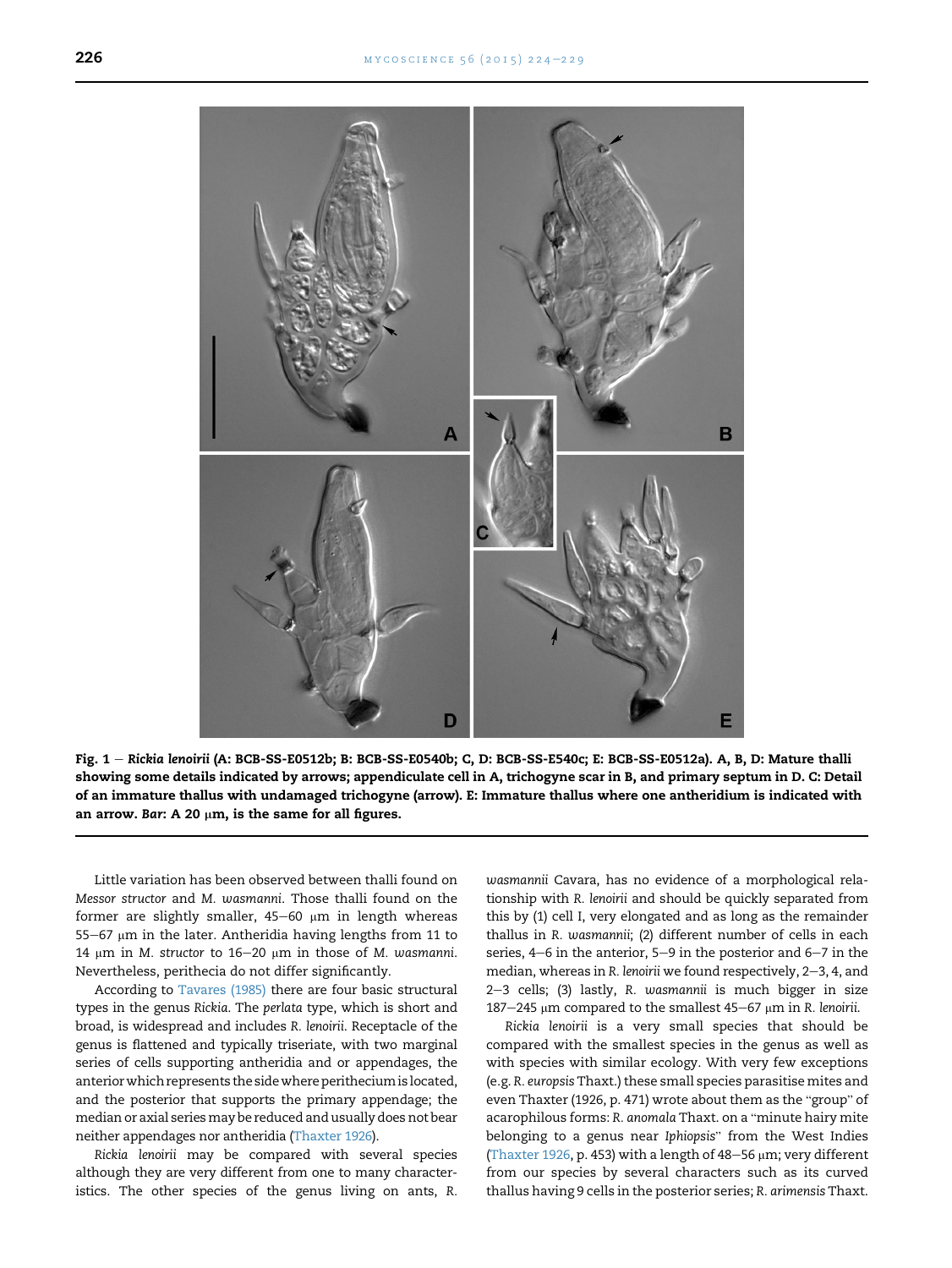$\blacksquare$ <br>which has a length of up to 68  $\mu$ m, parasitises "a very large which has a length of up to 68 µm, parasitises "a very large<br>mite, parasitic on Passalidae" from Trinidad ([Thaxter 1926](#page-5-0), p. 455) differs by a larger number of cells in median and posterior series as well as by very different secondary appendages; R.  $celaenopsis Thaxt. with a total length of 50  $\mu$ m, which was found$ on a mite of the genus Celaenopsis from Trinidad ([Thaxter 1926,](#page-5-0) p. 459) shows striking protuberant disposition of the lowermost cells in anterior and posterior series; R. depauperata Thaxt. which may be the smallest species in the genus, with only 35-40 µm of total length, also lives on Celaenopsis from Haiti ([Thaxter 1926](#page-5-0), p. 464) and has a perithecium with an erect projection; R. discreta Thaxt. is a small species of only 55-65  $\mu$ m projection; R. discreta Thaxt. is a small species of only 55–65 µm<br>discovered "on various parts of a small undetermined gamasid .<br>discovered "on various parts of a small undetermined gamasid<br>mite" from Trinidad ([Thaxter 1926,](#page-5-0) p. 466) well distinguished mite" from Trinidad (Thaxter 1926, p. 466) well distinguished<br>by its large, "discrete" appendages; R. elliptica Thaxt. which was found on the legs of mites of the genus Discopoma from Trinidad [\(Thaxter 1926](#page-5-0), p. 468) has the series with more cells and an outgrowth on the perithecial tip; and many others up to the 59 species of Rickia described on mites.

Another species that must be morphologically compared with R. lenoirii is R. euxesti Thaxt., described on Coleoptera Erotylidae belonging to the genus Euxestus from Philippines and Sumatra [\(Thaxter 1926](#page-5-0), p. 471) which measures 50-90  $\mu$ m and in its smaller forms [\(Thaxter 1926](#page-5-0), Fig. 134) surprisingly resembles very much R. lenoirii except that the perithecium of the later shows a conspicuously truncate perithecial tip; nevertheless the more typical forms of R. euxesti illustrated in Fig. 133 by Thaxter show obvious differences between both species.

Deserving a special mention, are the three species from Poland described by [Majewski \(1994\)](#page-5-0) on mites, which live with ants in nests. As will be mentioned below in the discussion, mites may play a role in dispersion of Laboulbeniales because some of them live in more or less close contact with arthropods as phoretics or, in a more particular way here related to the subject of this work, as myrmecophilous. These three species are: R. pachylaelapis T. Majewski on Pachylaelaps holothyroides (Leonardi) (Acarina, Mesostigmata, Pachylaelapidae) from nests of Lasius flavus (Fabricius); R. stellata T. Majewski on Celaenopsis and Pleuronectocelaeno species (Acarina, Mesostigmata, Celaenopsidae) from nests of Lasius sp.; and R. georgii T. Majewski on Hypoaspis cuneifer Michael (Acarina, Mesostigmata, Dermanyssidae) from nests of L. flavus. Characters distinguishing these species from R. lenoirii are: Rickia pachylaelapis is bigger, more rounded in shape, has long secondary appendages and a perithecium with a truncate apex but showing small acute lips; R. stellata shows unusual strikingly acute appendages on the thallus, without the typical narrow brown septa of most species in the genus; R. georgii is much bigger with many more cells in series, for example the 8-10 cells in median series, and a posterior series ending in an elongate distinct stalk of the primary appendage.

#### 4. Discussion

#### 4.1. Ecology of Rickia: the case of R. lenoirii

This is the second Rickia species recorded for the Myrmicinae ant subfamily. The other Rickia species documented on ants  $-$ R. wasmannii  $-$  is found on seven species of Myrmica [\(Espadaler](#page-5-0)

[and Santamaria 2012](#page-5-0); all in Europe), a genus well known for its moisture-loving habits [\(Radchenko and Elmes 2010\)](#page-5-0). The extremely small size of Rickia lenoirii may have been the principal setback to its discovery. However, there are also ecological considerations that should be taken into account: Messor are granivorous ants, especially abundant in relatively dry habitats, even desert environments ([Whitford 1996](#page-5-0)). Such contexts are clearly not the best moisture conditions for the general presence and development of fungi, although the general high air humidity expected in small islands, such as Aegina (~90 km<sup>2</sup>), or at Châteaux Gombert  $-8$  km in bee line from the  $sea -$  would allow for an ecological escape window for Rickia lenoirii. Over 110 names of Messor species rank and 40 names of subspecies rank are presently known [\(Bolton 2012](#page-5-0)), 15 of them in Greece ([Legakis 2011](#page-5-0)). It is therefore highly likely that other Messor species will be detected as hosts for Rickia species.

How could R. lenoirii come into close contact with the ants? Mites are among the most diversified myrmecophiles (Hölldobler and Wilson 1990; Kronauer and Pierce 2011) and a large proportion of Rickia species (59 out of 151) have Acari as hosts ([Tavares 1985](#page-5-0), updated). The degree of physical contact between ants and myrmecophilous mites varies, from the free-living forms within nest galleries and scarce contact with ants to a tight, intimate relationship of long-time physical contact in phoretic mites and ants [\(Donisthorpe 1927; Kistner](#page-5-0) [1982](#page-5-0)). Consequently, it is tempting to suggest a direct evolutionary horizontal transfer of fungi between myrmecophilous Acari and their ant hosts. This hypothesis  $-$  mites as fungal  $vectors - has already been put forward for Laboubeniales$ from beetles by [Tavares \(1985\)](#page-5-0). A precise example is shown by [Seeman and Nahrung \(2000\)](#page-5-0), after finding a minimum of two Laboulbeniales species growing on mites and on their associated beetle hosts. An indirect form of transmission, through spores in soil, is not to be dismissed (Lindroth 1948 in [Madelin](#page-5-0) [1966; De Kesel 1995\)](#page-5-0), although the short-lived spores ([De Kesel](#page-5-0) [1995](#page-5-0)) impose limitations to this way of infection.

Acari diversity in ants, or in their nests, has been shown to be positively correlated with those ant species that have i) greater resource availability within nests; ii) populous colonies; and iii) a large body size ([Campbell et al. 2013](#page-5-0)). Messor species comply with these three characteristics and an excellent example of such mite diversity are the results shown for alates by [Uppstrom and Klompen \(2011\)](#page-5-0), who recorded a minimum of seven phoretic mite species  $-$  from several  $families - and five species of mites inhabiting the chaff-piles$ of Messor pergandei (Mayr). Other mite species are known from several Mediterranean Messor [\(Bernard 1967\)](#page-4-0). A dedicated search for infested acari in the nests of M. wasmanni on Aegina Island would be justified.

Laboulbeniales seem to have effectively broken the battery of chemicals produced in the metapleural gland of ants. Messor structor was shown to be able to prevent mould development on seeds by removing mould from the seed integument ([Celli](#page-5-0) [and Maccagnani 1994](#page-5-0)). In addition, substances inhibiting fungal spore germination were detected in the Messor barbarus metapleural glands [\(Schildknecht and Koob 1970, 1971](#page-5-0)). Messor wasmanni is therefore also likely to have a good complement of behavioral and physiological mechanisms [\(Ugelvig and](#page-5-0) [Cremer 2007](#page-5-0)) to clean them from ectoparasitic fungi. We are unaware of published evidence that convincingly suggests that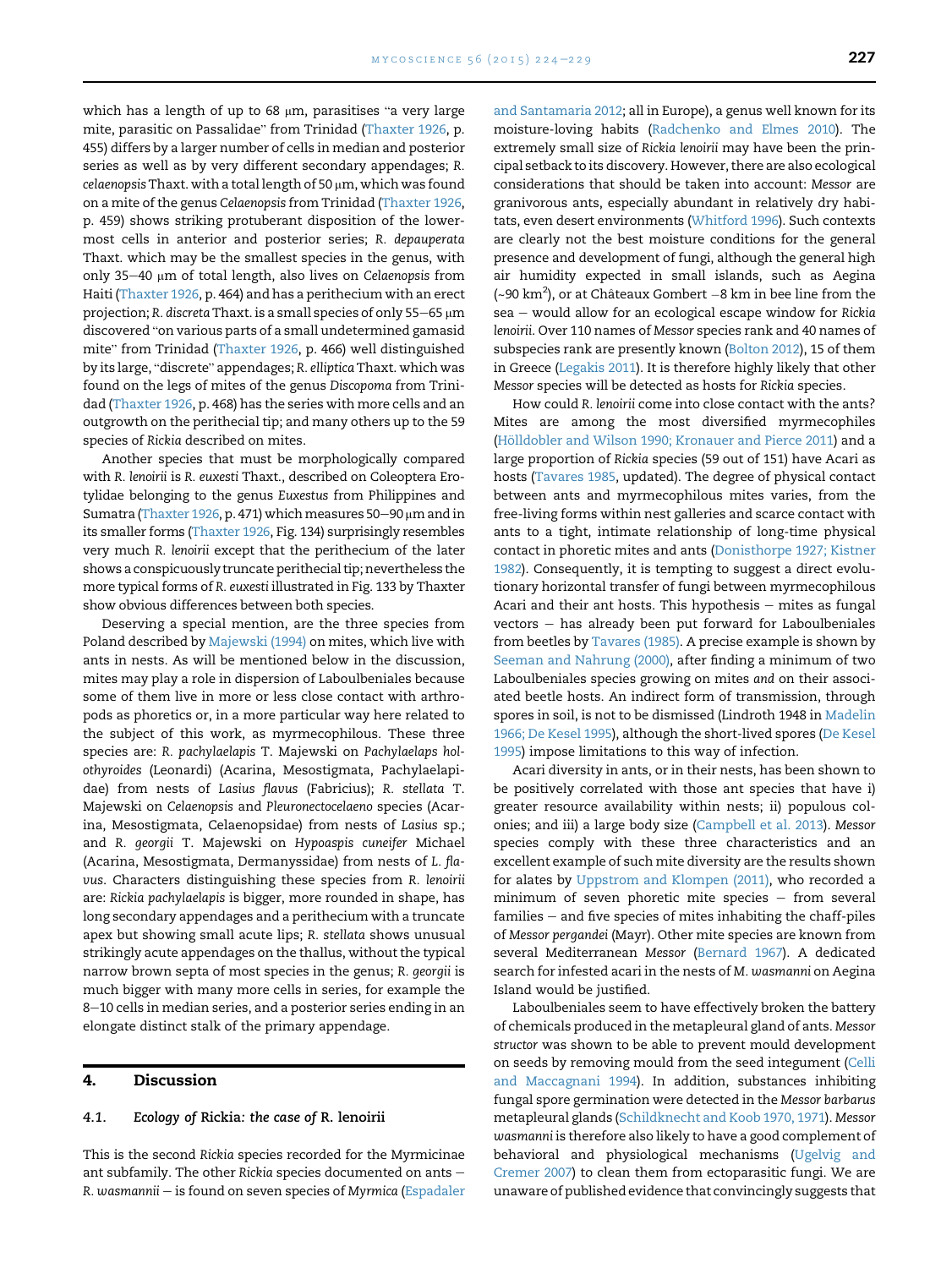<span id="page-4-0"></span>

Fig.  $2$  – Global distribution of ant-Laboulbeniales interactions (up to January 2014) (see [Table 1\)](#page-1-0). In the Northern hemisphere they are documented from 28°N (India) to 51°N (United Kingdom). In the Southern hemisphere they are known from 0.58°S to 34.8-S. Higher magnification of European area (inset).

Laboulbenia or Rickia may have any detrimental effects on their ant hosts, although this aspect is currently being explored (Markó et al. 2011; Tragust 2011). A different, non-alternative hypothesis should also be taken into account, namely, that Laboulbeniales in ants are close to, or have reached, a more or less avirulent stage, being akin to neutral symbionts. This was exactly the expectation set out by [Boomsma et al. \(2005\)](#page-5-0) or [Hughes et al. \(2008\)](#page-5-0) concerning the evolution of virulence in specialized ectoparasites, such as Laboulbeniales.

#### 4.2. Taxonomical and geographical distribution of Laboulbeniales on ants

Forty-three species, 10 genera, and three subfamilies of ants are documented as hosts for the six Laboulbeniales known from ants worldwide [\(Table 1](#page-1-0); [Espadaler and Santamaria](#page-5-0) [2012\)](#page-5-0). Although the data base of ant-Laboulbenial interactions is limited, a couple of tentative patterns seems to emerge. Insect-fungus interaction is highly asymmetric: any ant species hosts more than a single Laboulbenial, although three Laboulbeniales have seven to 21 ants as hosts. In addition Laboulbenia formicarum Thaxt. shows a low host phylogenetic specificity  $-$  sensu [Poulin et al. 2011](#page-5-0)  $-$  since it is found on six genera that belong to three different tribes (tribe structure follow [Bolton 2003\)](#page-5-0). In contrast, Laboulbenia camponoti S.W.T. Batra on Camponotus, and the two Rickia species  $$ each with its own ant host genus  $-$  show a high host phylo-each with its own ant host genus – show a high host phylogenetic specificity. The dichotomy "host-specialist" versus<br>"host-generalist" seems to apply here [\(Komatsu et al. 2009;](#page-5-0) [Espadaler and Olmo-Vidal 2011](#page-5-0)).

Only ants from four biogeographical regions are involved with Laboulbeniales (Fig. 2), with only two points being known from the tropics. Rickia on ants are limited to Continental Europe, while their hosts (Myrmica, Messor) are known from the Neotropical, Nearctic, Palearctic, Ethiopian and Oriental regions [\(Bolton 1995\)](#page-5-0). The highly biased distribution of ant Laboulbeniales that is currently known probably points to a remarkable mismatch between the geographical location of taxonomists and biological diversity ([Gaston and May 1992](#page-5-0)). In all likelihood, the database is far from complete for both Laboulbeniales on ants and for ants infested with Laboulbeniales. Dedicated attention from myrmecologists is needed to correct this shortcoming.

#### Acknowledgments

We thank Prof. Alain Lenoir (Tours), Dr. Olivier Blight (Marseille) for their help in collecting the infested ants, and Dr. Valter Rossi (L'Aquila) for useful comments on the manuscript.

#### references

[Benjamin RK, 1971. Introduction and supplement to Roland](http://refhub.elsevier.com/S1340-3540(14)00060-6/sref1) Thaxter'[s contribution towards a monograph of the](http://refhub.elsevier.com/S1340-3540(14)00060-6/sref1) Laboulbeniaceae. [Bibliotheca Mycologica](http://refhub.elsevier.com/S1340-3540(14)00060-6/sref1) 30: 1-[155](http://refhub.elsevier.com/S1340-3540(14)00060-6/sref1).

Bernard F, 1967. Faune de l'[Europe et du Bassin M](http://refhub.elsevier.com/S1340-3540(14)00060-6/sref2)é[diterran](http://refhub.elsevier.com/S1340-3540(14)00060-6/sref2)éen. 3. In: [Les fourmis \(Hymenoptera Formicidae\) d](http://refhub.elsevier.com/S1340-3540(14)00060-6/sref2)'Europe occidentale et septentrionale[. Masson, Paris](http://refhub.elsevier.com/S1340-3540(14)00060-6/sref2).